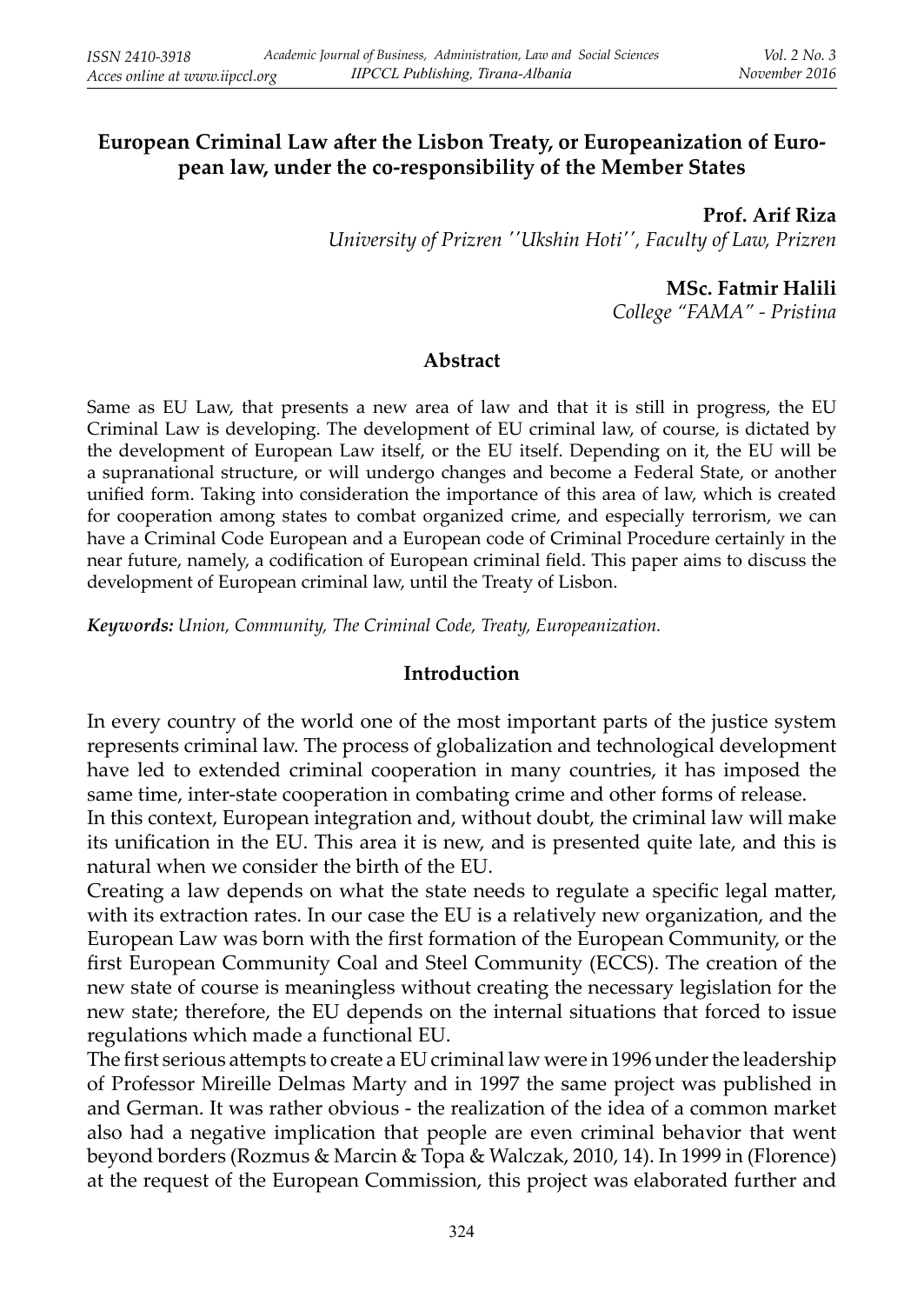in September 1999, was presented to the European Parliament. This Corpus iuris had 39 articles, focusing especially on fraud against the interests of financial EU, money laundering, organized crime, theft, bribery, corruption, abuse of official position (Hamran & Ladislav & Szabova, 2013, 40-58). In December 2001, the Commission submitted a Green Paper on European criminal law, which later was introduced in the European Constitutional Treaty.

After the failure of the attempt to derive a European Constitutional Treaty, the European Council began in 2005 a reflective stage for the future of the EU. As a result of this meeting the Treaty of Lisbon entered into force, signing a new era in the EU. With the entry into force of the Lisbon treaty, the European Criminal Law was blocked.

Precisely because of these changes the constitutional courts of the member countries were required to see the new treaty (Lisbon) as a new solution. This happened in Germany and the German Constitutional Court found that the entry into force of this Treaty and the harmonization of national provisions made enough room for the application of national law although this court has concerns particularly with the Article 83 TFEU. This concern of the German Constitutional Court has a positive meaning, because urges member states to exercise caution when it comes to article 83, therefore, the fight against organized crime, corruption and terrorism (Kiiver, 2010, 578-588).

Also, with the Lisbon Convention and the European Criminal Law is filed in a higher degree. European Criminal Law is an instrument for ensuring "peace - legal peace" or "social control", but there is no "legal technical instrument for effective international cooperation". But, however the Criminal Law of the Lisbon Treaty has reached a higher level.

The Primary Law attaches importance to determine the criminal policy, enforce criminal law, the institutional development of Eurojust.

# **Criminal policy determinant of European criminal law**

Lisbon Convention responds to issues regarding criminal policy in matters of European criminal law and that:

 Space of freedom and security of law, the policy agendas crystallized content of European criminal law (Article 67 of the Convention on the Functioning of the EU). European Criminal Law was designed being directed primarily at the request of Union citizens to provide space and security union rights. Therefore, the Union has transformed a single economic space that was previously in a supranational settlement. Article 63 and 82 ff of the Treaty of Lisbon can be seen the development of European criminal law.

The Lisbon Treaty includes the development of European criminal law linking with the part V of the Treaty on the Functioning of the EU under Article 67, 82 including twenty-four Union's internal policies. So were not included randomly all criminal matters.

According to Article 67 of the TFUE, the Union made efforts to ensure a high level of security through measures to prevent and combat crime, racism and xenophobia,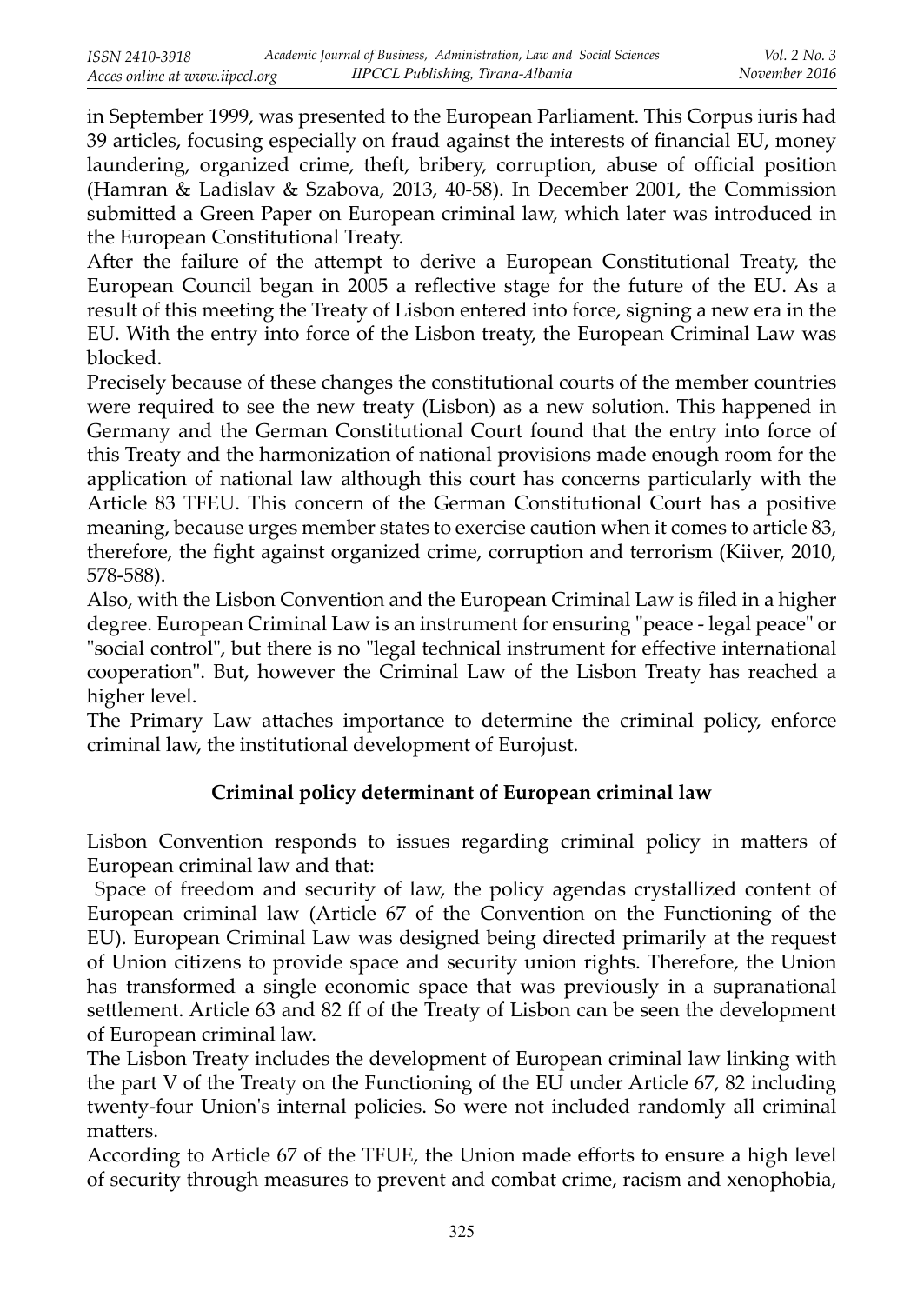and through measures for coordination and cooperation between police authorities and judicial and other competent authorities, as well as through mutual recognition of judgments in criminal matters and, if necessary, through the approximation of criminal laws.

European Commission based on Article 85, 86 of the Convention on the Functioning of the EU, in its communiqué issued in May 2011 built the necessary legal infrastructure and administrative measures to combat fraud against the entire EU, and equally from all countries.

**European Public Prosecutor** - is an independent institution established under Article 86 of the Treaty on the Functioning of the EU to combat financial crime / economic, which is against the interests of the European Community, as the European Constitutional Treaty failed (Efforts to extract a European constitutional treaty failed because of a negative referendum in France and the Netherlands). In July of 2013 it was proposed by the European Commission Vice-President competent for legal council asked the member states and the European Parliament to support this project and on January 1, 2015 to commence the work of the European Public Prosecutor. In particular, it was also determined that European public prosecutor should have a collegial structure (Panel shall consist of a Chief and each member state will have a public prosecutor). The European Parliament (EP) on 21 February 2014 issued a report first temporary which had authorized the Council (formerly of Ministers) is unanimously him, issued a regulation, where again the Council published the next report and on November 28, 2014, more later published a second draft interim report has been prepared by the EP on 16 January 2015. Nevertheless, negotiations for the establishment of a European prosecution are ongoing but so far there is still no result. However, the legal basis of the EU's efforts to create a European Prosecution is the proposal of the regulation of the European parliament and Council of 2012.

## **European Criminal Law under the Treaty on the Functioning of the EU**

Treaty on the Functioning of the EU has further advanced the field of European criminal law. Here it is foreseen in a special way in the fourth chapter of judicial cooperation in criminal matters, and in the fifth chapter provided police cooperation. Regarding judicial cooperation in criminal matters Treaty has foreseen that the "Union based on the principle of mutual recognition of judgments and judicial decisions and include approximation of the laws and regulations of the Member States" (Article 82.1 of the Treaty on the Functioning of the EU). In the same article (Article 82), the treaty has provided rules and procedures for ensuring recognition of judgments and decisions, as well as preventing the clash of jurisdiction between Member States, the training of judges and judicial administration, cooperation between judicial authorities or authorities equivalent other member states as regards the proceedings in criminal matters and enforcement of judgments (Article 82.1 of the Treaty on the Functioning of the EU), and for the realization of these it provided that the European Parliament and the Council to adopt measures under the ordinary legislative procedure.

Regarding police cooperation, the treaty has provided that "The Union shall establish police cooperation involving the competent authorities of the Member States,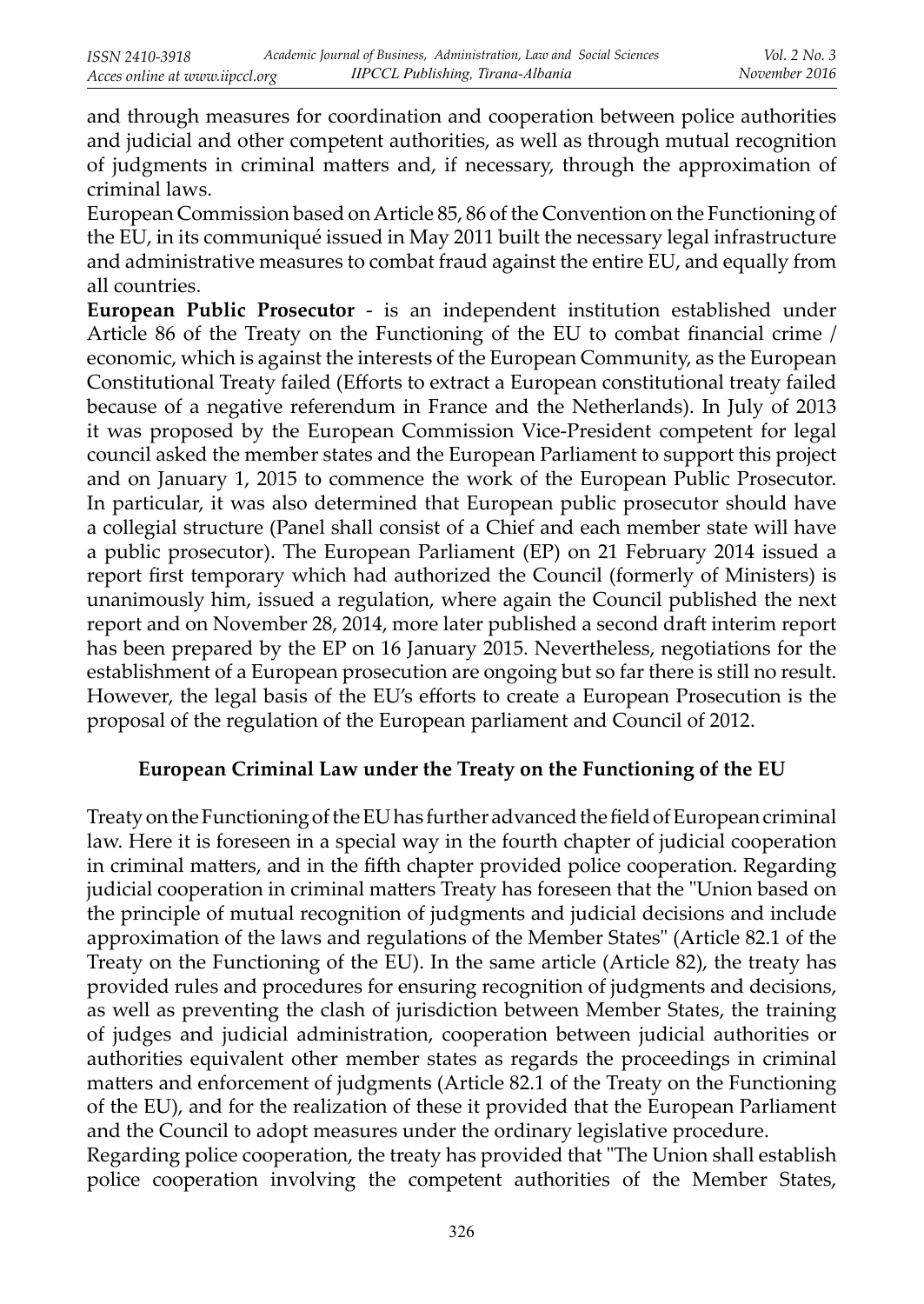including police, customs and other services specialized law enforcement related to the prevention, detection and investigation of criminal offenses" (Article 87.1 of the Treaty on the Functioning of the EU). As in judicial cooperation, police cooperation in the European Parliament and the Council under the ordinary legislative procedure, may adopt measures concerning:

- a. the collection, storage, processing, analysis and exchange of relevant information;
- b. support for personnel training and cooperation for the exchange of personnel and equipment for research work in the field of detection of crime;
- c. common investigative techniques concerning the detection of serious forms of organized crime; (Article 87.2 of the Treaty on the Functioning of the EU).

It is important to note that the "Lisbon Treaty introduces the possibility of accelerated procedures for detainees. Article 267 TFEU provides that, if an allegation is raised in a case pending before a court or tribunal of a Member State with regard to a person in custody, the Court shall act with a minimum of delay. This is obviously a very important change and reflects speedy justice debate in Europe. However, despite the reform of the Court's jurisdiction sought by the Lisbon Treaty, Article 276 TFEU makes clear that the Court still does not have the power to review the validity or proportionality of operations carried out by the police or other agencies enforcement law of a Member State or the exercise of the responsibilities remain the task of the Member States relating to the maintenance of law and order and safeguarding internal security" (Ester, 2011).

Criminal law in the spirit of the Charter of Fundamental Rights of the EU and the Declarations attached to the Final Act of the Intergovernmental Conference which approved the Treaty of Lisbon - In the spirit of the treaties have been adopted important documents in different fields of justice in this case are also provided important issues of criminal justice. In this context it is worth mentioning the Charter of Fundamental Rights of the EU, which are provided some important principles of criminal justice as claimed are: Principles of legality and proportionality of criminal offenses and penalties (Article 49), the right not to be judged or punished twice in criminal proceedings for the same offense (ne bis in idem principle, Article 50). These are important already mentioning statements accompanying final act of the intergovernmental conference that adopted the Treaty of Lisbon, dealing with treaty provisions. Thus, it is worth noting the statement to article 8 of the Treaty on the Functioning of the EU which states that: "*The Conference agrees that, in its efforts overall* to eliminate inequalities between women and men, the Union in its policy different aims fight *all forms of domestic violence. Member States shall take all necessary measures to prevent and punish these criminal acts and to support and protect victims*". Then, the next statement that relates to the protection of personal data in the areas of judicial cooperation in criminal matters and police cooperation, where "*The Conference agrees that the need may arise for specifi c rules for the protection of personal data and the free movement of these data in the areas of judicial cooperation in criminal matter and police cooperation based on Article 16 of the Treaty on the Functioning of the EU, due to the specific nature of these fields*". And finally that it is worth notable is the statement on Article 85 (1), second subparagraph of the Treaty on the Functioning of the EU where "*The Conference considers that the regulations referred to in the second subparagraph of Article 85 (1) of the Treaty on the Functioning of*